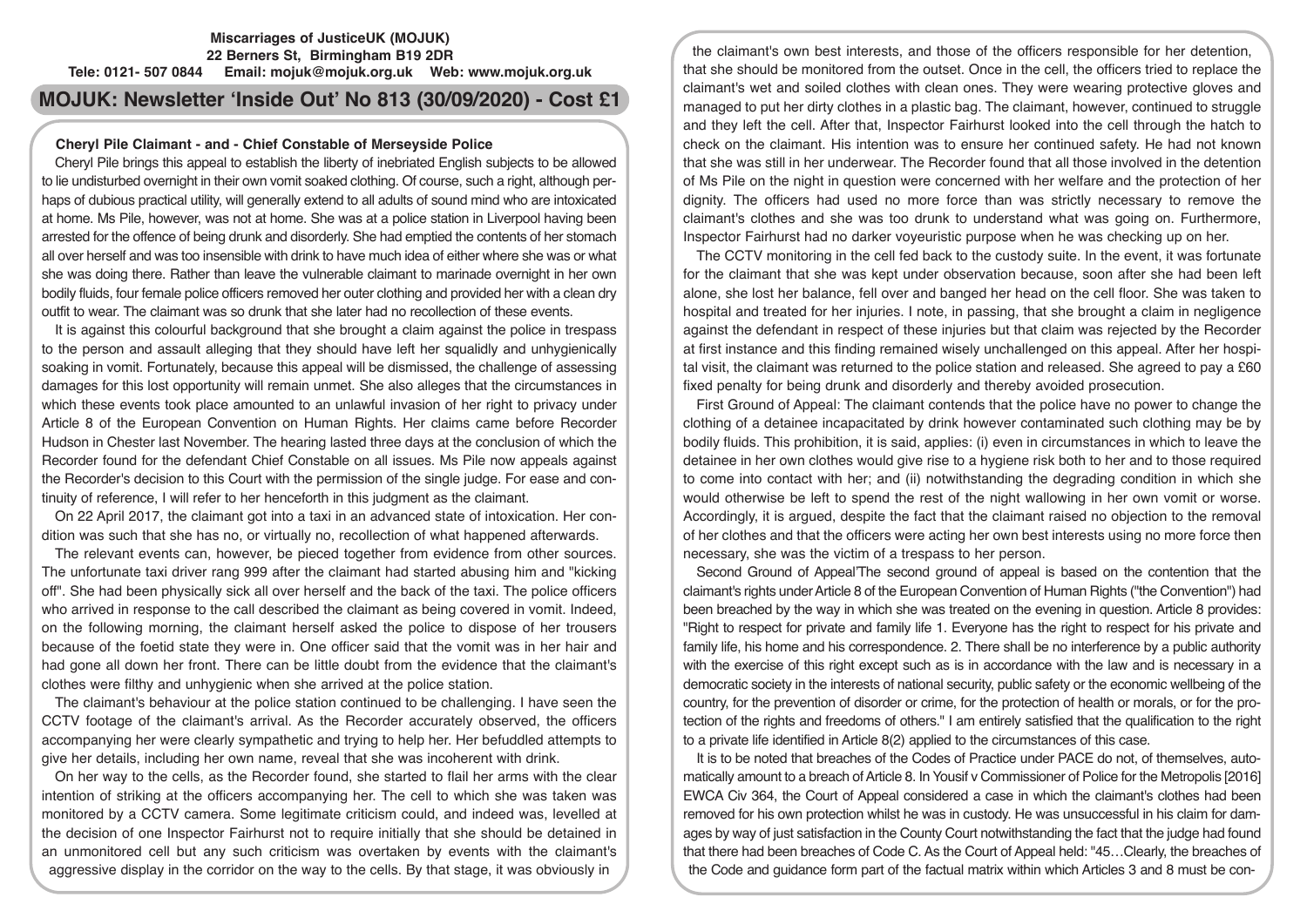sidered but could not, on any showing, be decisive. It is also to be noted in this context that section 67(10) of PACE provides: "A failure on the part (a) of a police officer to comply with any provision of a code;.shall not of itself render him liable to any criminal or civil proceedings."

The Court of Appeal summarised the trial judge's approach to the position under Article 8 thus: "36. As for Article 8 and the requisite respect for private life, the judge repeated that the police had acted "in a proportionate manner honouring the dignity of what was proving to be a difficult detainee". They had to balance the safety of Mr Yousif, the safety of others (including themselves) and Mr Yousif's personal integrity. Bearing in mind the good faith and the absence of debasing motives, he rejected this claim as well..." The Court of Appeal agreed with the judge's assessment and dismissed the appeal, observing: "43 As to the extent of the breaches, the officers were cross examined about the Code and the guidance; the judge made a number of findings about them. In particular, it is conceded that an appropriate adult should have been called by the custody officer. 44. For my part, as did the judge, I readily accept that there were also breaches in relation to the search (on the grounds that a third officer was present to bag the clothing and it could, in fact, be seen over the CCTV)"

This led to the conclusion at paragraph 70 that: "all that happened to Mr Yousif was a consequence of what was clearly his own failure to engage and flowed from what it was agreed were the legitimate and good faith concerns of the police to ensure that he was safe while in custody. Breaches of the Code and guidance were not deliberate. Having regard to the findings of the judge (which were justified on the evidence), all the actions taken by the police in relation to Mr Yousif were 'strictly necessary'; they do not give rise to any actionable wrong and do not, in this case, establish any breach of Article 3 ." And specifically, in relation to Article 8:

"71. Moving shortly to Article 8, this is not a case (unlike Wainwright) in which an in-depth analysis based on the right to private life or, indeed, a different answer resultant upon that analysis is appropriate. This provision has a specific exception for the protection of health: in my judgment, on the facts of this case and the justified findings of the judge, there can be no doubt that the police can justify what was undeniably an invasion of Mr Yousif's privacy by reference to the necessity in a democratic society for the police as custodians of a person lawfully arrested on suspicion of having committed an offence to take all necessary steps to protect his or her safety."

The first two alleged breaches on this appeal relate to the monitoring of the claimant's cell. It is argued that the decision to place the claimant in a monitored cell in which the camera broadcast to the custody suite was made before she had shown signs of physical resistance to the officers. It cannot be disputed, however, that her behaviour in the corridor justified CCTV surveillance thereafter. On this issue, I find that Article 8 was never engaged. There was no interference with the claimant's rights to privacy until after a time when she had already behaved in a way which fully justified such intrusion. Furthermore, the decision to monitor her cell and broadcast the footage to the custody suite was both lawful and necessary. Indeed, it subsequently equipped officers to see that she had fallen over and hurt herself so that she could be given prompt medical attention.

The third alleged breach is said to arise out of the provisions of Annex A 11(c) of Code C: "When strip searches are conducted: (c) except in cases of urgency, where there is risk of serious harm to the detainee or to others, whenever a strip search involves exposure of intimate body parts, there must be at least two people present other than the detainee. The presence of more than two people, other than an appropriate adult, shall be permitted only in the most exceptional circumstances" I am entirely satisfied that, in the circumstances of this case, exceptional circumstances prevailed. The Recorder found, as she was entitled to, that the claimant had been aggressive and was flailing her arms on the way to the cells. She had earlier been kicking out

at officers as she was being transported to the police station. The fact that four female members of staff were deployed to remove her soiled clothing was entirely justified. Indeed, if fewer had been involved then there may well have arisen a greater risk that one of them would be injured because the claimant could not otherwise have been adequately restrained.

The remaining alleged breaches all relate to the actions of Inspector Fairhurst in seeing the claimant in her underwear in the cell, through the hatch in the door and over the CCTV monitor. The Recorder found that the claimant had been given clothes and that Inspector Fairhurst may well have assumed that she would be wearing them when he saw her. Whatever he saw, the Recorder was satisfied that, by the time he gave evidence, he had no specific recollection of it. The Recorder further found that the fact that the removal of her clothing was monitored was a proportionate response to the risk to the custody staff. On the facts of this case, her conclusion was unassailable.

Conclusion: The observations of the Court of Appeal in Yousif apply with equal force to the circumstances of this case. All that happened to the claimant was a consequence of what was clearly her own failure to engage and flowed from the legitimate and good faith concerns of the police to ensure that she was safe while in custody." This appeal is dismissed.

#### **Terrorist Prisoners Hit Record High In British Jails Amid Warnings of Radicalisation**

Lizzie Dearden, Independent: A record number of terrorists are being held in British prisons, new figures show amid warnings over radicalisation inside "chaotic" jails. Statistics released by the Home Office on Thursday indicate there were 243 people in custody for terror-related offences, up 24 on the previous year. It comes as the government pushes for a raft of changes aiming to jail terror offenders for longer and make serious criminals serve more of their sentences in prison. Four alleged terror attacks have been launched by serving or released prisoners in the past year, in Fishmongers' Hall, HMP Whitemoor, Streatham and Reading. A prison officer working in the high-security estate told The Independent the current situation was a "nightmare". "I don't see any end to the attacks whatsoever, those ones that come in with an extremist view leave with a stronger one," he added. "You're releasing people onto the streets and you dread to think what's going to happen. "No matter what ministers say everything is not great in UK prisons, it's appalling." The man, who spoke on condition of anonymity, said there was "no control" over radicalised inmates and raised concern over longer jail terms. "They cannot cope with the extremist population they have at the minute so how do they think they'll cope with adding to that with more extremists on longer jail terms?" he asked. The officer said radicalised inmates had attacked and threatened staff and that newly-recruited prison officers were seen as "easy prey". "I've seen people do one shift and leave," he added. "Most of the prisons are being run on chaos, a lot of things pass that shouldn't pass because they haven't got the time to deal with incidents."

The Ministry of Justice said it has improved monitoring and intelligence-sharing inside prisons and trained officers on how to spot the signs of extremism. But the officer said the training was "awful" and that staff were "run ragged" and powerless to monitor conversations in other languages. Recent research warned that some extremists see their time in prison "as an opportunity" to become more extreme and prepare for attacks. A separate report published by the Independent Reviewer of Terrorism Legislation said terror offenders were not being prosecuted for further crimes committed in prison, including making weapons and glorifying terrorism. Jonathan Hall QC told The Independent: "People can move from being ordinary prisoners to terrorist prisoners at any stage in their journey. "I saw examples of people equally dangerous [as terrorists] who are not convicted of terror offences.

Research released by the International Centre for the Study of Radicalisation (ICSR)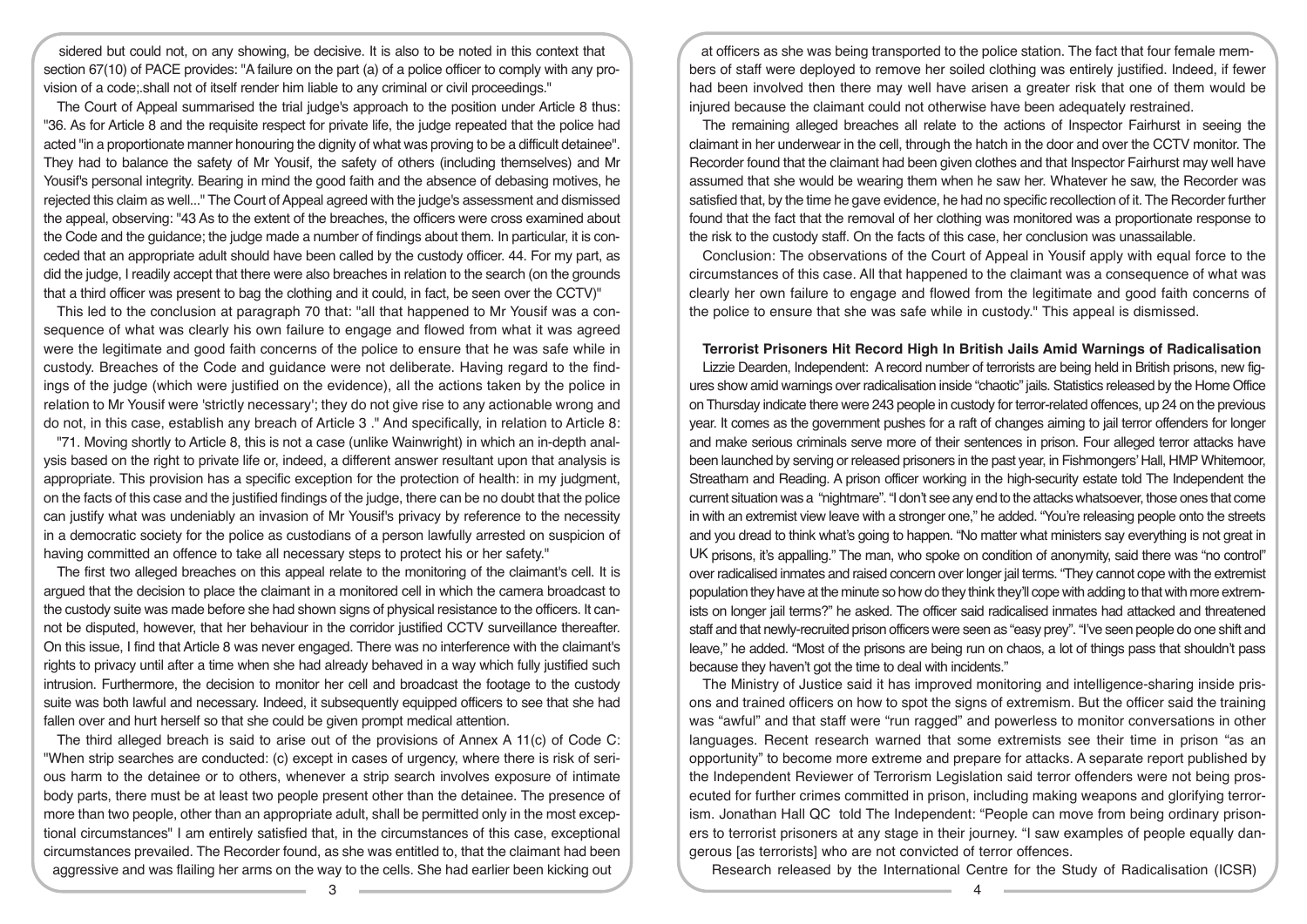found that at least five terror attacks have been plotted or carried out by serving and released prisoners in Britain since 2016. They include the stabbings at Fishmongers' Hall and Streatham, as well as a plot by a cell who met inside prison. The report, which covered 10 European countries including the UK, warned "there is an emerging view among extremists that prison is an opportunity, not necessarily just to recruit or network, but to also work on themselves." Around three quarters of terrorist prisoners in Britain are categorised as Islamist extremists, 19 per cent as far right and 6 per cent other. The vast majority have been convicted but 11 per cent are being held on remand as court hearings are delayed by the coronavirus pandemic. In the year to June, 54 terrorist prisoners were released, including two people serving life sentences. Of those freed, 16 had been sentenced to less than four years' imprisonment.

Sudesh Amman, who was released days before being shot dead after launching the Streatham terror attack in February, was among the cohort. A further 26 freed prisoners had been given sentences of four years or more. Shortly after the Streatham attack, the government enacted new laws to end the automatic early release of terror offenders and ensure they are risk-assessed by the Parole Board. The Counter-Terrorism and Sentencing Bill, which is currently being considered by parliament, would increase the maximum penalties for several terror offences and force terrorists given extend determinate sentences to serve the entire term in prison.

Several MPs called for improved deradicalisation efforts in prisons and raised concern about the potential impact of the proposals. During a debate in July, David Lammy, the shadow justice secretary, said: "It is simply not good enough to lock terrorists away for longer, put them out of our minds and hope for the best. As we've seen from the devastating attacks at Streatham and Fishmongers' Hall, this approach does not work." The government's new sentencing white paper contains powers to halt the automatic release of offenders who have become a terror threat while in prison. A Ministry of Justice impact assessment said the change could "increase the risk that other prisoners could become radicalised or more dangerous due to the greater time in custody for the affected individual, affording more time for further proselytising in the prison population".

### **UK Banks Accused of Facilitating Fraudsters and Criminals**

*Vincent Wood, Indepndent*: UK banks have been accused of 'offering their services to those with money to hide' after a leaked cache of thousands of documents revealed some of the world's largest financial firms have facilitated criminals and fraudsters in processing dirty cash. More than 2,000 sensitive banking papers detailing more than \$2 trillion's worth of transactions were analysed by a consortium of investigative journalists across 108 organisations including the BBC after being leaked to BuzzFeed News. The documents allegedly show banking officials allowed fraudsters to shuttle money between different accounts after being made aware the profits were from multimillion-pound scams or crimes. They are also reported to detail the ways in which Russian oligarchs use banks to dodge international sanctions and move money into the west. Referred to as the FinCEN files from the US Financial Crimes Investigation Network — the cache is mostly made up of documents banks sent to the US authorities between 2000 and 2017, raising concerns about suspicious activity in their clients' accounts, according to the BBC's Panorama programme, which called the documents "some of the international banking system's most closely guarded secrets".

Anti-corruption group Transparency International UK said the suspicious activity reports (SARs) "repeatedly cite weak money laundering defences in the UK financial sector as a major problem". It added: "The leak shows how UK banks continually fail to address suspicious activity and instead

offered their services to those with money to hide. "Transparency International UK's research has previously identified 86 UK banks and financial institutions which have, unwittingly or otherwise, helped corrupt individuals acquire assets and move suspicious wealth." Chief executive Daniel Bruce said: "These revelations are a damning indictment of the system that is supposed to prevent the UK and other financial centres becoming havens for dirty money.

"The government should respond rapidly to this significant investigation in order to demonstrate that the UK is serious about tackling dirty money. "We know the solutions exist; for example by bringing forward reform of corporate liability laws to hold banks accountable for money laundering failings and expediting the legislation to overhaul the UK company law. "As it stands, it remains far too easy for kleptocrats and criminals to launder their illicit loot using the veneer of UK companies and institutions." Alex Cobham, chief executive at Tax Justice Network, said: "As will be revealed over the coming days, many of the world's major financial institutions have comprehensively failed to meet their own responsibilities, in the name of turning a profit — however dirty. "Swift and robust action is needed, including potential criminal charges, or banks will simply continue to treat the prospects of being caught and fined as a simple cost of business."

#### **Infected Blood Scandal: Treasury Refuses to Publish Key Documents**

Owen Bowcott, Guardian: The Treasury is refusing to publish key documents about the treatment of haemophiliacs infected by the NHS with HIV on the grounds that it would be "disruptive" and material might be "distorted" by the media. The unusual reasons cited by officials for refusing a Freedom of Information (FoI) request have emerged before a new round of public hearings at the Infected Blood Inquiry Jason Evans, whose father died after receiving contaminated blood and founded the Factor 8 campaign, has been an effective and energetic excavator of hidden Whitehall files.

Nine months ago he asked for further pages from a file dating back to 1989 entitled Haemophiliacs with AIDS/HIV: Macfarlane Trust and Social Security. The Treasury released pages 1-35 of the file last year. Evans sent eight further letters and appealed to the Information Commissioner's Office (ICO) before he received a reply. Most files of that era should by now have been released to the National Archives in Kew and be available to view. In their eventual refusal letter, the Treasury said some of the material covered "personal data of living individuals" and some would "prejudice the administration of justice". It said the material had been handed over to the inquiry. The letter finished: "We consider that the piecemeal disclosure of material and the consequent media coverage that it attracts is disruptive to the proper workings/process of the inquiry itself. The letter finished: "We consider that the piecemeal disclosure of material and the consequent media coverage that it attracts is disruptive to the proper workings/process of the inquiry itself. "Where information already held by, and under consideration by, the inquiry is released under the FoI Act, there is a real risk of that information being quoted from selectively in the media, with the result that the roles of particular individuals, their decisions and actions may be presented in a distorted way."

Evans told the Guardian: "It's outrageous that the government won't disclose files to me concerning what happened to my father because, basically, they are concerned I might show those documents to the press. "Yes, there is an inquiry going but it's not a court case. It's 30 years overdue … All of the families affected by this deserve transparency and not withholding of information because of what the press may report. "If the Treasury doesn't send me these documents by the end of the week, I'll have no choice but to lodge another challenge against them with the ICO … It's not acceptable … to hide information because they're scared of the media. I thought this was supposed to be a country that stood by freedom of the press?"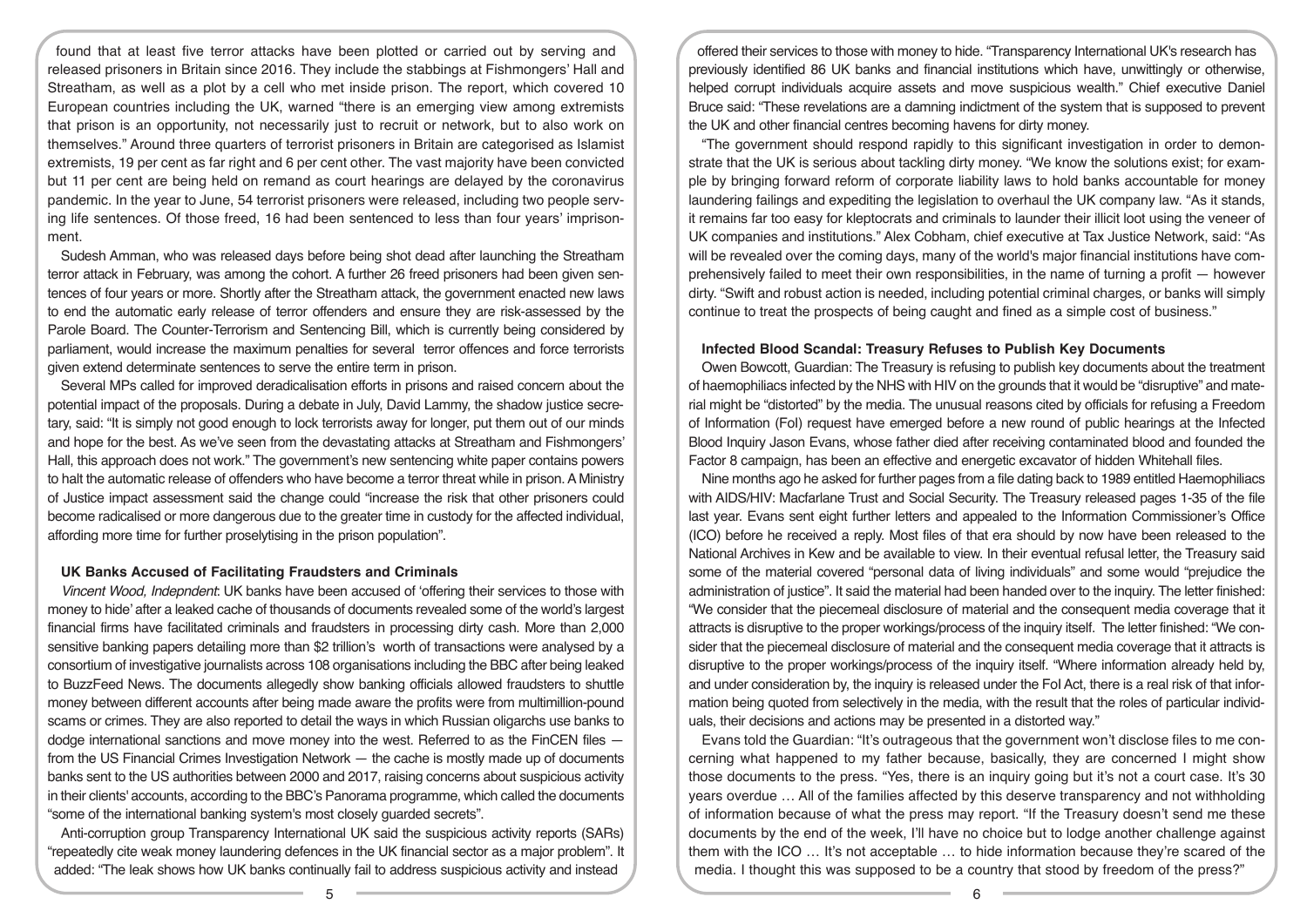Des Collins, a partner at Collins Solicitors who represents more than 1,400 families infected and affected by the contaminated blood scandal, said: "Our clients are very concerned that this may be the beginning of yet another cover-up some 40 years after the first and they are determined not to let that happen. "The Treasury's response to what is on any basis a good faith request is, to say the very least, disappointing. We have every right to expect the government's transparency pledge to all those affected by the contaminated blood scandal to be upheld. "This unwillingness to disclose the requested files does beg the question as to their contents and also whether the government is genuinely committed to transparency." The infected blood inquiry, set up in 2017, reopens in London on Tuesday. Its hearings will be broadcast live online.

The inquiry is examining how as many as 30,000 people became severely ill after being given contaminated blood products, imported from the US, in the 1970s and 80s; about 3,000 haemophiliacs have since died. The first witness will be Lord Owen, who was health minister from 1974 to 1976. He has alleged that maladministration by his former department contributed to the scandal and questioned why a promise he made – that Britain would become self-sufficient in supplies of clotting factors – was not fulfilled. A spokesperson for the inquiry declined to comment on the FoI refusal or whether the inquiry was consulted. A Treasury spokesperson said: "It's important that those affected by this tragedy get the answers they deserve and lessons are learned – which is why the independent inquiry has been established. "We've been fully transparent and supplied the inquiry with all relevant files, including the specific information referred to here. "But it's important the inquiry can carry out its responsibilities effectively and be able to dictate the timetable for consideration and disclosure to the public of any records or information."

### **Escaped UK Prisoner Tried to Hand Himself in Seven Times**

Kevin Rawlinson, Guardian: The Metropolitan police force has been ordered to launch an inquiry after a court heard that an escaped prisoner, who had been jailed for firearms offences, spent a month trying to hand himself in to officers but was repeatedly turned away. Akram Uddin admitted to absconding from an open prison to see his mother on 17 June. His lawyers told his sentencing hearing on Friday that seven times he asked police to arrest him for it and seven times they refused. "This case, more than any other I have heard or have been involved with in my last two decades of practice, perhaps illustrates the extent of the managed decay of the criminal justice system," Uddin's lawyer, Liam Walker of Doughty Street chambers, told Maidstone crown court on Friday. He detailed several attempts he said Uddin and his solicitor made to have him voluntarily taken back into custody at a south-east London police station. According to his solicitor, Kamal Channa of Brooklyn Law, he first walked into Lewisham police station on 13 July but was turned away.

During several attempts recorded by Channa, Walker told the court Uddin and Channa were variously told that there was and was not a warrant out for his arrest. Uddin's final attempt was on 13 August, Walker told the court, adding that his client was told to go back to the police station six days later. One day before that, however, he was eventually arrested. "It is utterly astonishing that, when Mr Uddin asked to be taken back into custody, he was refused. There is little more that an escaped prisoner can do than instruct his solicitor that he is going to a particular police station, attend that police station with a bag, say he has escaped from prison, give his full details and ask to be arrested and taken back," Walker told the court.

"To badly paraphrase Oscar Wilde: to pass up the opportunity to arrest an escaped prisoner once may be regarded as misfortune, to pass up that opportunity seven times is an utter shambles." The judge, Charles Gratwicke, demanded that the Met police conduct an inquiry and

present its findings to the court within 28 days. He told Uddin he had no reason to doubt that he made efforts to hand himself in, though he made no observation in relation to the chronology his lawyers outlined. Uddin was jailed for four months for absconding from prison.

A Met police spokesman said: "We are aware of claims made in mitigation during the sentencing of Akram Uddin at Maidstone crown court on Friday 18 September. "After being made aware of the comments made in court, we are conducting a review to establish the facts of these claims. "If an individual attended a police station in the Metropolitan police area to confirm they were wanted for a criminal offence, their name would be put through the police national computer to confirm this. "Even if that person is not wanted, there would be a record of that name having been entered and by whom. From an initial review of our systems, there is no record of an Akram Uddin having attended Lewisham police station on dates between 13 July and 13 August."

### **Pick-Up Artist' Wins Appeal Against Convictions ror Threatening and Abusive Behaviour**

*Scottish Legal News:* A self-styled "pick-up artist" who was convicted of five minor sexual assault charges has succeeded in quashing all five convictions on appeal. Adnan Ahmed, who was originally tried on an indictment labelling 18 charges, argued that the trial sheriff, Lindsay Wood, had inappropriately cross-examined him and had erred in concluding that there was a significantly sexual aspect to his behaviour. The appeal was heard by the Lord Justice General, Lord Carloway, sitting with Lord Malcolm and Lord Turnbull.

Just "flirting" The appellant was convicted on charges of behaving in a threatening and abusive manner towards young women in Glasgow and Uddingston, contrary to Section 38(1) of the Criminal Justice and Licensing (Scotland) Act 2010. Each of the charges concerned unsolicited comments which he made to them, including asking their name, complimenting them on their appearance, and asking for their phone numbers. The complainers in the five charges were aged between 16 and 24, with the appellant being between 35 and 37 years old at the material times. None of the complainers welcomed the appellant's approaches. They described themselves as feeling overwhelmed, or uncomfortable, shaken up, intimidated or stressed.

Giving evidence in his own defence the appellant described the interaction with one of the complainers as "flirting", and stated that he did not know when he approached the two youngest complainers that they were still in school. He testified that he had no intention of upsetting any of them. Following several no case to answer submissions from counsel for the appellant, he was acquitted of thirteen of the charges facing him. At the conclusion of the appellant's evidence the sheriff explained that he wished to ask some questions in clarification. The sheriff questioned the accused for a period of 10 minutes at the end of the defence case, following which the parties addressed the jury. It was contended that the sheriff asked the appellant several unnecessary and irrelevant questions, the effect of which were to undermine the appellant's credibility and give the impression of bias. Counsel for the appellant had sought to object to some of this questioning, but was told by the sheriff to sit down.

On appeal, it was submitted that the sheriff's questioning of the appellant constituted improper cross-examination that would have led an independent observer to conclude that the sheriff had formed an adverse view of his credibility. The sentence imposed was also challenged on the basis that the sheriff was wrong to have concluded there was a significant sexual aspect to his behaviour. It was also submitted that the sheriff had given inadequate directions to the jury in respect of mutual corroboration, and that the sheriff had erred in repealing the submission of no case to answer in respect of three of the charges.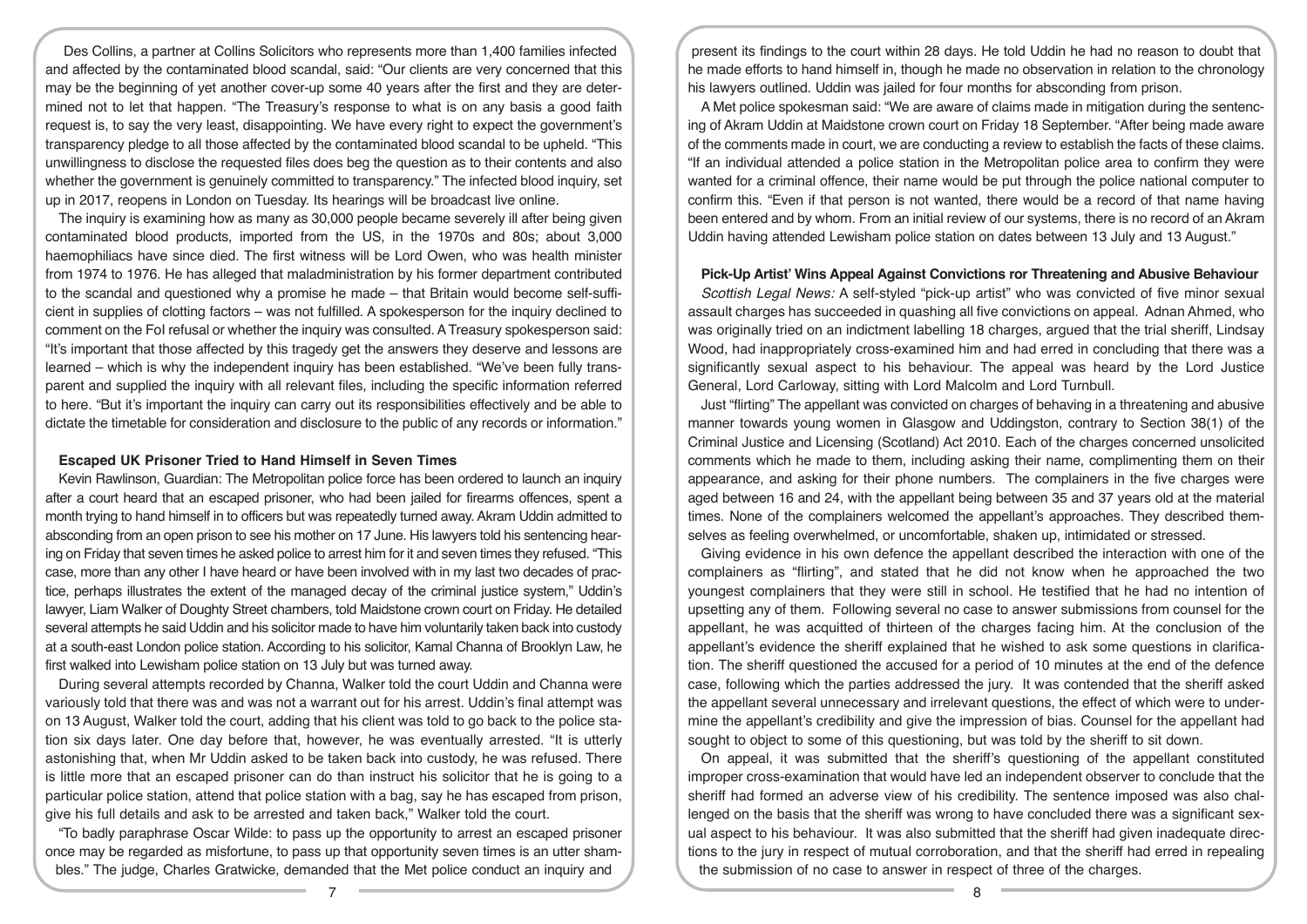*Hallmarks of Cross-Examination*. The opinion of the court was delivered by Lord Turnbull. Examining the transcript of the case to evaluate the sheriff's conduct, he said: "Nothing which he raised with the appellant constituted clarification. The first question which he asked sought confirmation that the complainers were all strangers to the appellant. This had been at the heart of the case for the Crown." He continued: "This was a process which had all the hallmarks of cross-examination designed to undermine the testimony of the witness, although we would observe that, in our opinion, it would be objectionable to ask a witness for comment of this sort and such evidence would be inadmissible." On the effect of the sheriff's conduct, he said: "The trial sheriff engaged in an exercise which could only be described as cross-examination. The informed and impartial observer would readily have concluded that the sheriff had formed an adverse view on the credibility of the appellant's evidence. The result was a miscarriage of justice and the appeal against conviction on each charge must be upheld on this ground."

On counsel for the appellant's attempt to object to the sheriff's questions, he said: "Counsel was correct to object to the sheriff's questioning when she did. The exercise which the sheriff was engaged in had already lacked any element of clarification and at the point when she rose to her feet the sheriff appeared to be in the process of arguing with the appellant." He continued: "It is unacceptable for a judicial office holder to address a responsible practitioner by telling her to sit down. Such behaviour carries the risk of demeaning the standing of the judiciary in the eyes of both the legal profession and of the public." On whether the sheriff had properly explained mutual corroboration, he said: "We are persuaded that by looking to the totality of the directions given it can be said that the essential elements of the doctrine were adequately conveyed to the jury. The appeal based on this ground must therefore be refused."

Regarding the no case to answer submissions for three of the charges, he said: "The sheriff does not explain what it was about any aspect of the appellant's behaviour which he considered could be construed as threatening. In relation to charge 5, 6 and 18 there was no evidence of any threatening language, manner or tone. None of the comments contained any innuendo, sexual or otherwise." He continued: "It does not seem to us that a polite conversational request or complement can be construed as threatening merely because it is uninvited or unwelcome." For these reasons, the appeal succeeded on the basis of the first and third grounds of appeal. As the appeal against conviction was upheld, the issue of sentence did not require to be addressed.

# **Women Who Accused Former Chief Constable of Bullying Given £1m**

Scottish Legal News: Two women who accused Scotland's former chief constable, Phil Gormley, of bullying have been awarded an out-of court settlement worth over £1 million, the Scottish Daily Mail reports. Mr Gormley stepped down from his senior police position in February 2018 after being placed on "special leave" for five months pending an investigation into the allegations. Aimée Canavan and Lesley Brines, both former employees, brought legal actions to the All-Scotland Sheriff Personal Injury Court after internal investigations at Police Scotland were dropped. Ms Canavan sought legal action after a complaint that she made as an inspector was dropped in the wake of Mr Gormley's resignation. Ms Brines, who was his personal assistant, also sought damages. An out-of-court settlement has been agreed in which it is claimed that the two women will be paid "well over £1 million", the Scottish Daily Mail reports. Liam Kerr, the Scottish Conservative justice spokesman, has said the incident has raised "serious questions" and has cost the taxpayer "a significant amount of money". Mr Gormley has denied any wrongdoing and Police Scotland has said the force was not party to the proceedings.

**HMP Erlestoke – "Very Troubling" Safety, Decency, Purposeful activity, all Decline**  Inspectors found a "very troubling" picture at HMP Erlestoke of violence, indiscipline and selfharm, with increased use of force by staff to get prisoners back into poor-quality cells in which they had been locked up for most of the day for more than five months. HM Inspectorate of Prisons (HMI Prisons) conducted a scrutiny visit (SV) to Erlestoke in August 2020 to assess its success in returning to acceptable conditions following the initial peak of the COVID-19 pandemic and the restricted regime during it. Like other prisons, the category C prison in Wiltshire had effectively protected prisoners from the virus in the early stages of the pandemic, using severely restricted daily regimes. However, Peter Clarke, HM Chief Inspector of Prisons, said that overall "the response to the COVID-19 pandemic at HMP Erlestoke has led to a less safe, less decent and less purposeful prison."

He added: "Although the amount of time prisoners could spend out of their cells had been increased in the early stages of lockdown, during our visit in August 2020 most prisoners still only received 45-minute sessions in the morning and the afternoon, and an additional half an hour one evening a week. Prisoners reported being frustrated about daily delays in the delivery of this limited regime, and about the lack of activity." In addition to the slow recovery from severe restrictions, inspectors were disturbed by other aspects of the visit.

Mr Clarke said that had the visit been a full, pre-COVID-19 inspection, he would seriously have considered invoking the Urgent Notification (UN) protocol, in which he publicly alerts the Secretary of State to significant problems in a prison, and which requires the Secretary of State to respond with plans to improve within 28 days. Instead, Mr Clarke raised his urgent concerns shortly after the visit in a letter to the Secretary of State, Robert Buckland QC. Mr Clarke's letter and Mr Buckland's response are published in the annexes to the scrutiny visit report. Worrying findings included:

Despite prisoners being locked up for most of the day, the level of assaults had remained similar to the level before the lockdown. A quarter of prisoners reported feeling unsafe. Incidents involving the use of force by staff had more than doubled since the beginning of lockdown and were often used to enforce the restricted regime. There had also been a spike in the number of serious incidents of indiscipline in the weeks before, during and after the scrutiny visit. Self-harm by prisoners had increased significantly since the lockdown and there were deficiencies in the assessment, care in custody and teamwork case management process for prisoners at risk of suicide or self-harm. Some prisoners who were self-isolating received less time out of their cell and not all had access to the open air.

In the segregation unit inspectors saw treatment that was "degrading and unacceptable." They found one prisoner and were made aware of two others who had been without toilets, running water and a cell call bell system for approximately two weeks. They had been given buckets while waiting for cell toilets to be fixed. Most residential units were poorly maintained, and some were dilapidated. Inspectors found broken cell windows with sharp shards of glass, damaged observation panels, blocked toilets and showers that were not working. There was also racist graffiti.

While the prisoner survey suggested that staff treated prisoners with respect, most prisoners also said that the incentives scheme was ineffective; antisocial behaviour was rewarded and prisoners often resorted to it to get their needs met. Security staff had been proactive in intercepting drugs but 32% of prisoners nonetheless said it was easy to get drugs in the prison. Significant amounts of illicit alcohol, so-called hooch, had also been found – 370 litres since the start of the pandemic. Health services were mostly reasonable and although workshops and face-to-face education no longer took place, the education provider had created distance learning packages, delivering some qualifications. Mr Clarke said the support in place for prisoners to maintain contact with their family was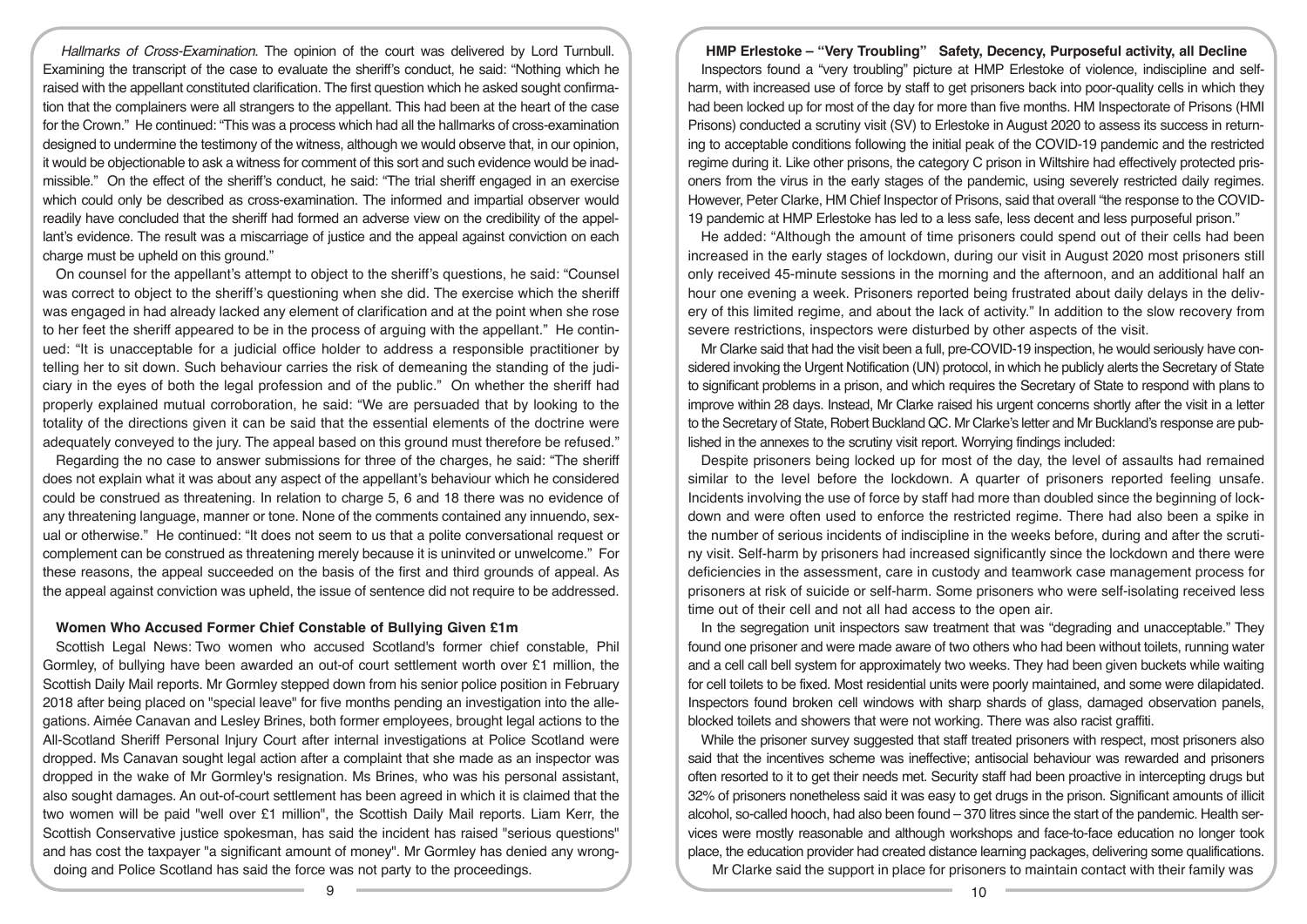disappointing. "Social visits had only resumed two weeks before our visit and take-up was very low. Many prisoners' families lived far away from the prison. The short duration of visits, together with restrictions, such as the prohibition on physical contact, meant that for many families, visits were not a realistic or worthwhile option." The offender management unit had maintained good staffing levels and the department had continued with face-to-face contact in more complex cases, although some work was done by telephone or written correspondence. Mr Clarke added, however: "For most prisoners, there was little opportunity to progress. In fact, the prison appeared to have lost its purpose, which was to address the offending behaviour and reduce the risks of long-term offenders."

Overall, Mr Clarke said: "This was a very troubling visit […] Some of the issues should be amenable to local resolution, if effective leadership can be brought to bear. Others appear to be systemic, arising from the apparent inflexibility of the recovery programme […] I am in no doubt that wellled and properly supported local innovation and flexibility are now urgently needed to restore the acceptable treatment and conditions of the prisoners held there. I have now received a written response from the Secretary of State which in effect is an Action Plan to address the issues raised in this report. In due course HM Inspectorate of Prisons will return to Erlestoke to report on progress.

### **Benjamin Bestgen: The Right (Not) To Be Offended Part Two**

Open a newspaper or look through social media and you will find people expressing their upset about all kinds of real or perceived wrongs. Taking offence with expressions of other people is probably as old as humanity itself. Priding ourselves at being somewhat civilised, we have stepped back from stripping offenders naked and flogging them in the town-square. Our pillories are largely digital now. Debates about cancel culture, trigger warnings, intellectual "safe spaces", non-platforming or call-out culture rehash an old issue with freedom of expression: it appears that to some people, freedom of expression must be restricted where a person expresses views that are deemed offensive to others. In recent years, various debates across political and social spectrums seem focussed on the offensiveness of expressions rather than their veracity. Even generational divides opened up: elders complain about young "snowflakes" who immediately cry about some "-ism" and are accused of being overly sensitive regarding issues of environment, equality, ethnicity or sex and gender relations. In retaliation, younger people point out that "boomers" and "gammon" are equally sensitive if they get called out on their greed, casual raceand sexism, environmental ignorance or affinity for nationalism and parochial attitudes.

Freedom of Expression and Harm: Philosopher John Stuart Mill argued for largely unrestricted freedom of speech for everybody, believing in utilitarian fashion that in an idealised "marketplace of ideas" all thoughts should be heard and examined, no matter how immoral they may seem to some. The best ideas would eventually float to the surface and benefit society at large. Mill's main test for permitting limitations on free speech was whether a particular expression would cause harm to the rights of other members of society. But arguably a lot of political and religious speech is bigoted, immoral, deceitful, offensive, dishonest or hateful. Does that cause enough harm to the rights of others to justify limiting political or religious expressions? And what about violent movies, videogames or pornography? These are partially empirical questions, hard to answer from an armchair.

*Offence:* Some thinkers believe the harm principle is too narrow. Even Mill acknowledged that certain acts and expressions, if done publicly, could be a nuisance and offence against others which may be censored. Philosopher Joel Feinberg argued that some expressions are so grossly offensive that even if they don't cause direct harm to another's rights, society

can be justified in prohibiting or restricting them. Political scientist David van Mill discusses Feinberg's proposal, noting various considerations before deciding whether an expression should be restricted for offensiveness: "These include the extent, duration and social value of the speech, the ease with which it can be avoided, the motives of the speaker, the number of people offended, the intensity of the offense, and the general interest of the community." Context also matters: a controversial expression may be appropriate at university, where great social value lies in the unrestricted debate and exploration of ideas. The same expression may be entirely inappropriate in a restaurant or courtroom.

But to critics, offensiveness seems too fickle and aesthetically driven to justify censorship. Many people are easily offended, be it because they are overly sensitive, ignorant or prejudiced. Others take offence not because of what was said but because of who the speaker was or how they said it. Still others find humour in topics that are deadly serious to their neighbours. Satire is often an interesting test case for offensive expressions and censorship: in recent years, one might consider the "Juice Media Controversy" in Australia, the exploits of British comedian Sacha Baron Cohen or the violent retaliation against cartoonists lampooning the prophet Muhammad.

Rights Not to be Offended: Few countries in the world have freedom of expression rights as unrestricted as in the US, which places a very high value on individual rights to say and do as one wants. Most liberal democracies recognise that there some expressions which an objective, fair-minded observer would probably deem intolerable if we are to live together in a reasonably peaceful manner. In a way, laws against harassment, defamation, bullying or discrimination are rights which at least partially protect the victim against offensive acts or expressions in some areas of life. Legal philosopher Jeremy Waldron also makes a case for prohibiting hate speech, which are expressions that voice hatred and/or encourage violence against a target due to their sexuality, gender, ethnicity or religion. Hate speech undermines over time the target's standing as an equal member in society, their claim to basic rights, liberties and recognition, their reputation and dignity. Permitting hate speech normalises and gives a platform to the messages against the intended target with a corrosive effect on how we think about and treat the affected people.

Therefore, limitations to grossly offensive expressions can be reasonable as they protect societal cohesion. They also help minorities or less powerful persons to make their interests heard without being further marginalised, excluded or even dehumanised by persons or groups more powerful than them. The ongoing question is always where to draw the line between offensive expressions we must tolerate and those we can justifiably prohibit. This is a line we are constantly challenged to negotiate together as a society – if we don't, somebody will do it for us and we might not like the results.

### **New Rules for MI5 and Police to Authorise Crimes**

Read more: Undercover informants working for the police and MI5 are going to be explicitly permitted for the first time under British law to commit crimes. The unprecedented legislation to authorise and oversee crimes comes after years of unclear rules over when these agents can break the law. The law will not specify exactly which crimes can be committed. And critics are urging MPs to amend the proposed law to rule out murder and serious violence.

The highly unusual decision to create a law that sanctions crime comes after a legal battle to force MI5 and the government to reveal secret rules governing when an informant can break the law. Informants - also known as agents - are recruited to gather intelligence on targets, including terrorist organisations, major drugs gangs and child abuse networks. These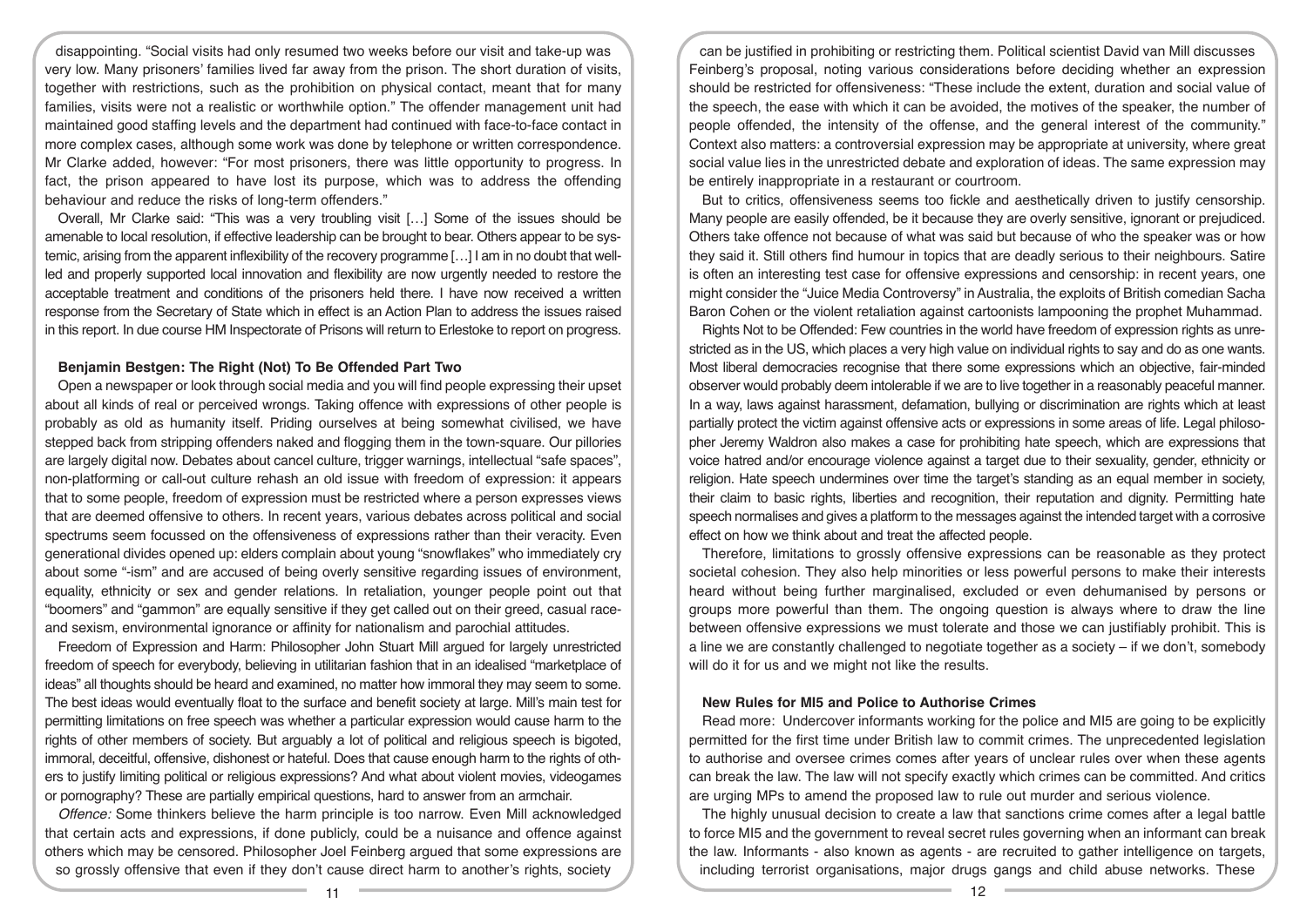agents are often already involved in the networks being targeted and need to maintain a cover in order to gather critical evidence for investigators.

However, a major court ruling last year found that while MI5 had an "implied" power to authorise crimes - it did not mean anyone involved was immune from prosecution. That judgement, only narrowly in the government's favour, prompted the decision to create the new law.New Rules For MI5 and Police to Authorise Crimes Under the legislation going before Parliament on Thursday, MI5, the police, the National Crime Agency and other agencies that use informants or undercover agents will be able to explicitly authorise them to commit a specific crime as part of an operation. The law will require MI5 officers and others to show the crime is "necessary and proportionate".

Security officials will not say which crimes they will consider authorising because that could lead to terrorists and other serious criminals working out who is working undercover. But the legislation stresses agencies must not breach the Human Rights Act, which requires the government to protect life. While the security service's watchdog, a senior judge, will report on how the power is used, there will be no role for the Crown Prosecution Service in reviewing the crimes. Ken McCallum, the new Director General of MI5, said agents working deep undercover had played a critical role in stopping many of the 27 terror plots that have been uncovered in the last three years. "Without the contribution of human agents, be in no doubt, many of these attacks would not have been prevented," he said. And Security Minister James Brokenshire said the new law had in-built guarantees. "This is a critical capability and is subject to robust, independent oversight. It is important that those with a responsibility to protect the public can continue this work, knowing that they are on a sound legal footing."

But Maya Foa, director of Reprieve, a legal and human rights campaign group that challenged the secrecy around the rules, said: "We are seriously concerned that the bill fails to expressly prohibit MI5 and other agencies from authorising crimes like torture, murder and sexual violence. "Our intelligence agencies do a vital job in keeping this country safe, but there must be common sense limits on their agents' activities, and we hope MPs will ensure these limits are written into the legislation".

### **Perks of being over 60 and heading towards 80!**

Kidnappers are not very interested in you. In a hostage situation you are likely to be released first. No one expects you to run--anywhere. People no longer view you as a hypochondriac. There is nothing left to learn the hard way. Things you buy now won't wear out. You can live without sex but not your glasses. You quit trying to hold your stomach in no matter who walks into the room. You sing along with elevator music. Your eyes won't get much worse. Your joints are more accurate meteorologists than the national weather service. Your secrets are safe with your friends because they can't remember them either. Your supply of brain cells is finally down to manageable size. You can't remember who sent you this list. Never under any circumstances, take a sleeping pill and a laxative on the same night An all-nighter means not getting up to pee.

Old is when: You're not sure if the avove are facts or jokes

# **Courts Relying on 'Drill Music' to Reinforce Racist Stereotypes**

Cassie Blower, Justice Gap: A study of criminal appeals in which rap lyrics or music videos are cited in evidence to support the initial conviction found that more than half involved joint enterprise convictions in support of supposed gang connections. Research conducted by Dr Abenaa Owusu-Bempah, assistant professor of Law at the LSE, reveals that lyrics and music videos are used 'almost exclusively' as evidence against 'Black young men and boys accused of serious offences in urban areas' and usually London. In a recent blog, the academic wrote that this 'indicates a deliberate tactic, whereby prosecutors are able to draw on stereotypical narratives to construct case theories'. Drill Music is defined by its dark, violent, nihilistic lyrical content and ominous trap-influenced beats. 'In other words, prosecutors can use lyrics and videos to tell a story of a dangerous rapper that reflects longstanding stereotypes about Black males as criminals. In doing so, elements of Black youth culture are conflated with serious offending. We see this also in the link to gangs,' she says.

The issue was debated in a series of webinars hosted by the barristers' chambers Garden Court Chambers on the racial injustice surrounding Drill music – a trap-influenced style of rap music – within the UK and, in particular, its use as evidence in criminal trials and its perceived associations with gang activity and joint enterprise offences. It was argued that some connection to Drill music, no matter how tenuous, risked defendants facing miscarriages of justice. Good character evidence was ignored and wrong assumptions about the defendant's connections to violent gangs were made. Dr Owusu-Bempah's research showed that the evidence was most often admitted under s101(1)(d) of the Criminal Justice Act 2003 as relevant to an important matter in issue between the defendant and the prosecution. Such matters were most commonly: intention; motive; or to rebut a defence, such as innocent presence. In all of the cases studied, all submissions that lyric or video evidence of this kind should not be admitted were unsuccessful. There was also little consideration of the relevance of the evidential material, the fairness of admitting it, or its prejudicial effect.

'The courts appear to take an uninformed and dismissive attitude towards the prejudicial effect of this kind of evidence, allowing prosecutors to use stereotypical narratives and racist image to construct a case theory,' the academic argued. The academic cited experience in the US courts of prosecutor using rap music to reinforce notions of Black criminality and, for example, a 2018 study found that participants were 'more likely to assume that a rapper is in a gang, has a criminal record, and is involved in criminal activity than are artists from other music genres, and this is based merely on the genre of the lyrics'. This research follows a theme that has emerged in recent years surrounding the UK's drill music scene. In 2018, the Metropolitan police compiled a database of 1,400 drill videos, with police commissioner Cressida Dick stating the genre is 'associated with lyrics glamorising serious violence: murder, stabbings.' Youtube then deleted 30 drill music videos from its site at the request of the Met, on the basis that they were supposedly inciting violence.

# **Offenders: Foreign Nationals**

What steps are her Majesty's Government taking to ensure (1) that removal planning starts at the beginning of sentences of imprisonment in cases where foreign offenders are recommended for removal by sentencing courts, and (2) that the removal of such offenders takes place at the end of imprisonment.

This Government puts the rights of the British public before those of criminals, and we are clear that foreign criminals should be deported from the UK wherever it is legal and practical to do so. Foreign national offenders (FNOs) who abuse our hospitality should be in no doubt of our determination to deport them and since 2010 we have removed over 55,000. In the period April 2019

13 14